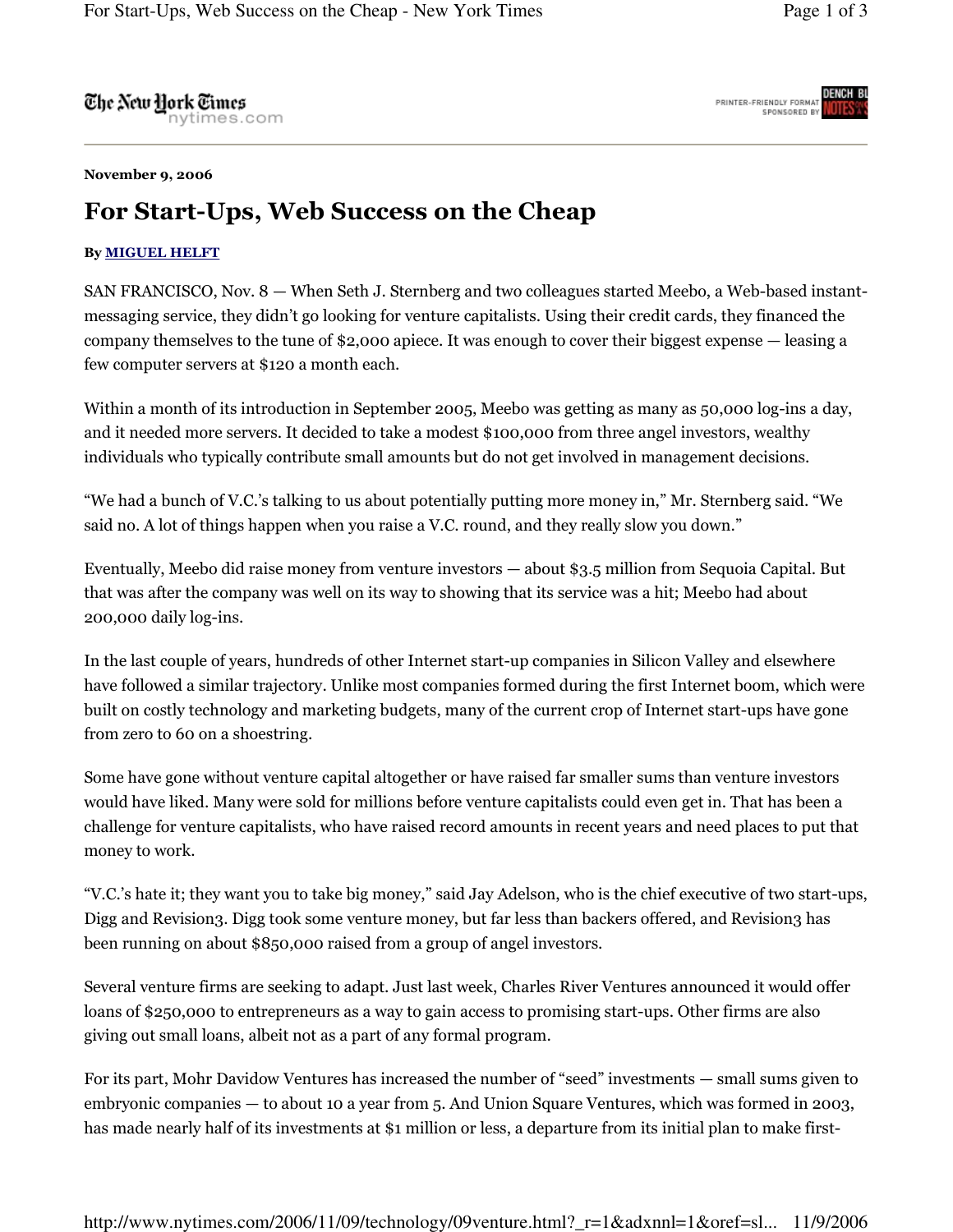round bets of \$1 million to \$3 million, according to its Web site.

"I think there is in the V.C. community a sense that the rules have changed or are changing," said John Battelle, a journalist and entrepreneur, who is a host of a technology conference in San Francisco this week that will include a panel on the subject. "How does the V.C. who is set up for a model that requires millions, if not tens of millions, revamp for a different scale?"

And as large firms try to go small, they are encountering a new crop of competitors who are happy to bankroll start-ups on the cheap and are fueling the current Internet boom. They include a large pool of angel investors and a number of small venture funds whose specialty is to invest tens of thousands of dollars, or hundreds of thousands at most.

There is even a group called Y Combinator, whose rule of thumb for investing in start-ups is \$6,000 per employee. One of its investments, Reddit, was acquired last week by Wired Digital, which is owned by Condé Nast Publications, for an undisclosed sum.

"I came to the conclusion that \$500,000 was the new \$5 million," said Michael Maples Jr., an entrepreneur who created a \$15 million venture fund aimed at investing in companies that required little capital. Mr. Maples sees himself not so much as a competitor to venture capitalists, but as someone who is filling the gap between angels, who may invest \$250,000 or so in a start-up, and venture investors, whose typical earlystage bet is closer to \$5 million.

Several forces are allowing companies to operate cheaply compared with the first Internet boom. They include the declining costs of hardware and bandwidth, the wide availability of open-source software, and the ability to generate revenue through online ads.

"It's a great time to be an entrepreneur," Joe Kraus, a veteran of the dot-com boom, wrote in a widely noted blog posting last year. Mr. Kraus said it took \$3 million to get his first start-up, Excite.com, from idea to product, much of it spent on servers and software, which have since become much cheaper or even free. His new start-up, JotSpot, was started on just \$100,000.

With the notable exception of YouTube, many recent acquisitions involved Internet start-ups that simply could not effectively use large amounts from venture capitalists or produce large returns, said Paul Kedrosky, a venture capitalist and blogger.

"The problem is that as a V.C., these companies don't soak up enough capital," Mr. Kedrosky said.

To succeed, a firm with a \$250 million fund needs a handful of investments from \$10 million to \$15 million that can return payouts of \$150 million or more, Mr. Kedrosky said. But even a twentyfold return on a \$1 million investment will not do much for the success of a large fund, Mr. Kedrosky said.

For smaller funds, the economics are far different. For starters, those who manage them do not earn huge management fees. Instead, they are almost always among the largest investors in the fund, so they will earn a return if the investments pay off.